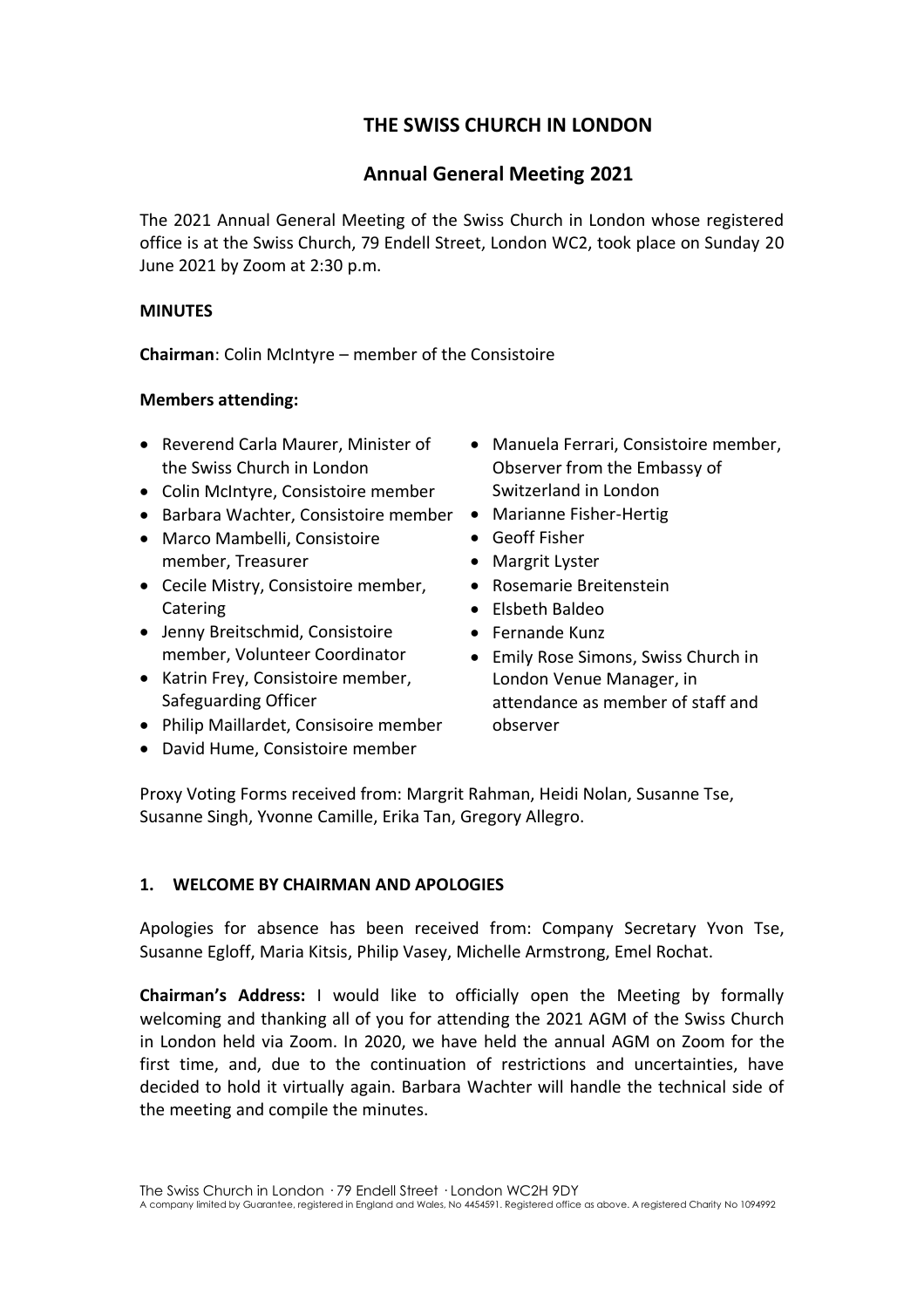I would also like to warmly thank our Company Secretary Yvon Tse for his hard work in organising the 2021 AGM of the Swiss Church in London. Furthermore, I would like to thank Marco for liaising with the accountants, and the Swiss Church office team including Carla Maurer, Emily Rose Simons and Ryan Moshwe for sending out the documents relating to this AGM – an essential part of the meeting preparation.

# **2. MINUTES OF THE AGM HELD ON 19 JULY 2020**

The chairman invited the members to adopt the Minutes of the AGM held on 19 July 2020.

**Proposer:** Fernande Kunz **Seconder:** Geoff Fisher In favour: 12 Against: None Abstentions: None

# **3. ANNUAL REPORT**

The Consistoire asked the members to receive and approve the Trustees Report and Financial Statements for the year ended 31 December 2020. The Chairman invited any questions to be raised before voting on the Report.

The Minister presented a detailed report covering 2020 and the Treasurer provided details of the Financial Statements.

## **Minister's report – Rev Carla Maurer**

- A) Overview: Before the beginning of the lockdown, three points are worth mentioning. Firstly, community worker Josh Kelly left SCL employment. Secondly, Heidi Holenweg took over this role for a few months. Thirdly, we ere able to hold a few church services, Andy's Catwalk to raise awareness for homelessness and the Goldsmith exhibition.
- B) Covid-19: Then the lockdown came into effect. The main task that presented itself was for the team and the Consistoire to figure out how to work remotely and effectively under the new circumstances. We quickly changed to audio services online and started various Whatsapp groups to stay connected. A big thank you is due to Julian Simmons for his support on these audio components. Another big task was the funding gap that manifested itself due to the hiring income falling away in lockdown. Up to 60% of our income had to be raised in different ways. The Consistoire had to find new ways of leading the church: it put in place a Steering Committee to make the decision-making process smoother and quicker. This arrangement worked very well. The Steering Committee has now been dissolved and the Consistoire has returned to working in a bigger group. Due to lockdown, the SCL also had to close its homeless outreach, as many volunteers had been office workers in Covent Garden. But we continued to support outreach efforts of other local churches financially.
- C) Achievements: The last year presented many challenges for the team, but we can be proud that we could keep everyone in employment, with a few temporary pay

The Swiss Church in London · 79 Endell Street · London WC2H 9DY

A company limited by Guarantee, registered in England and Wales, No 4454591. Registered office as above. A registered Charity No 1094992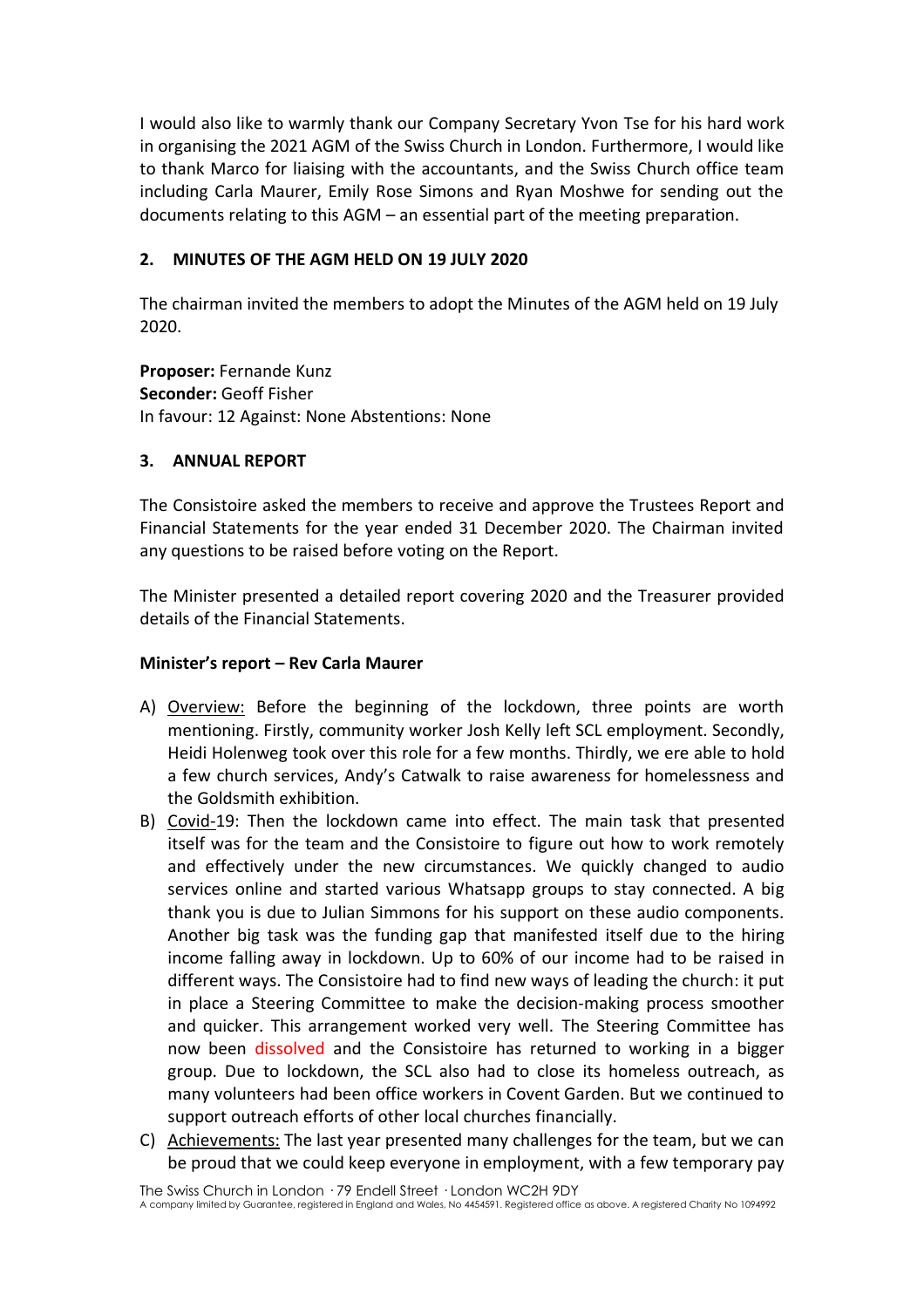cuts and furlough to ease the financial situation. The leadership we put in place in the form of the Steering Committee, the close connection we were able to maintain with the congregation, and our success in closing the funding gap are the other main achievements of this difficult period.

- D) Highlights: Last October, we came together for a baptism, and Anina Smith returned as Finance Officer after her maternity leave. Heidi Holenweg stayed on as Project Manger and started to assess and conduct important groundwork on the SCL Record Management and Archives. Furthermore, we built important relationships with local organisations, notably with Camden Council. We received a grant from Camden Council for a youth support scheme, which allowed us to recruit Ryan Moshwe as an intern. The grant also helped open doors and SCL is now seen as a more active church in the area.
- E) Looking ahead: Fortunately, the SCL is in a comfortable financial position, especially compared with other local churches. There is a lot of trust and great collaboration – within the team, within and with the Consistoire and especially also with the congregation and members. This made the challenges of the last year surmountable.

#### **Treasurer's Report – Treasurer Marco Mambelli**

To start, I can say that we were able to effectively weather the storm last year. When Covid-19 hit, we had to re-think our strategy, but the staff's flexibility and willingness to take temporary pay cuts were an immense help for hitting our budget.

#### Income

The **total income** for 2020 is £153,073, a decrease of 23% compared to £197,762 in 2019. The biggest contribution, 77% of the total figure, was originated through donations (£107,070 – up 34% Year on Year) whilst lettings of the church premises contributed for only 23% (£35,585 – down 67% Year on Year). The main driver of this result is a much lower utilization of the church for commercial purposes from Q2 onwards compared to previous years, driven by the COVID pandemic. Its impact was greatly mitigated by an increase in fundraising activities and donations, as well as a thorough review of the church's expenditures.

Support from Swiss entities and private individuals (£79,631) was crucial for the church, registering a substantial increase of 35% from 2019 (£59,160) and amounting to 52% of all income. Contributions raised in the UK, including parish collections and events, amounted to £37,819, a 33% increase compared to last year (£28,383) and incorporating a 2019 GiftAid Tax Recovery correction. 2020 marked the third year in which no contribution by the SEK was received, however the generosity of the many "Kollekte" organised in Switzerland along with support to specific projects, and the donations of individuals both at home and in the UK helped the SCL in continuing its activities for both the Swiss and local community.

#### Expenses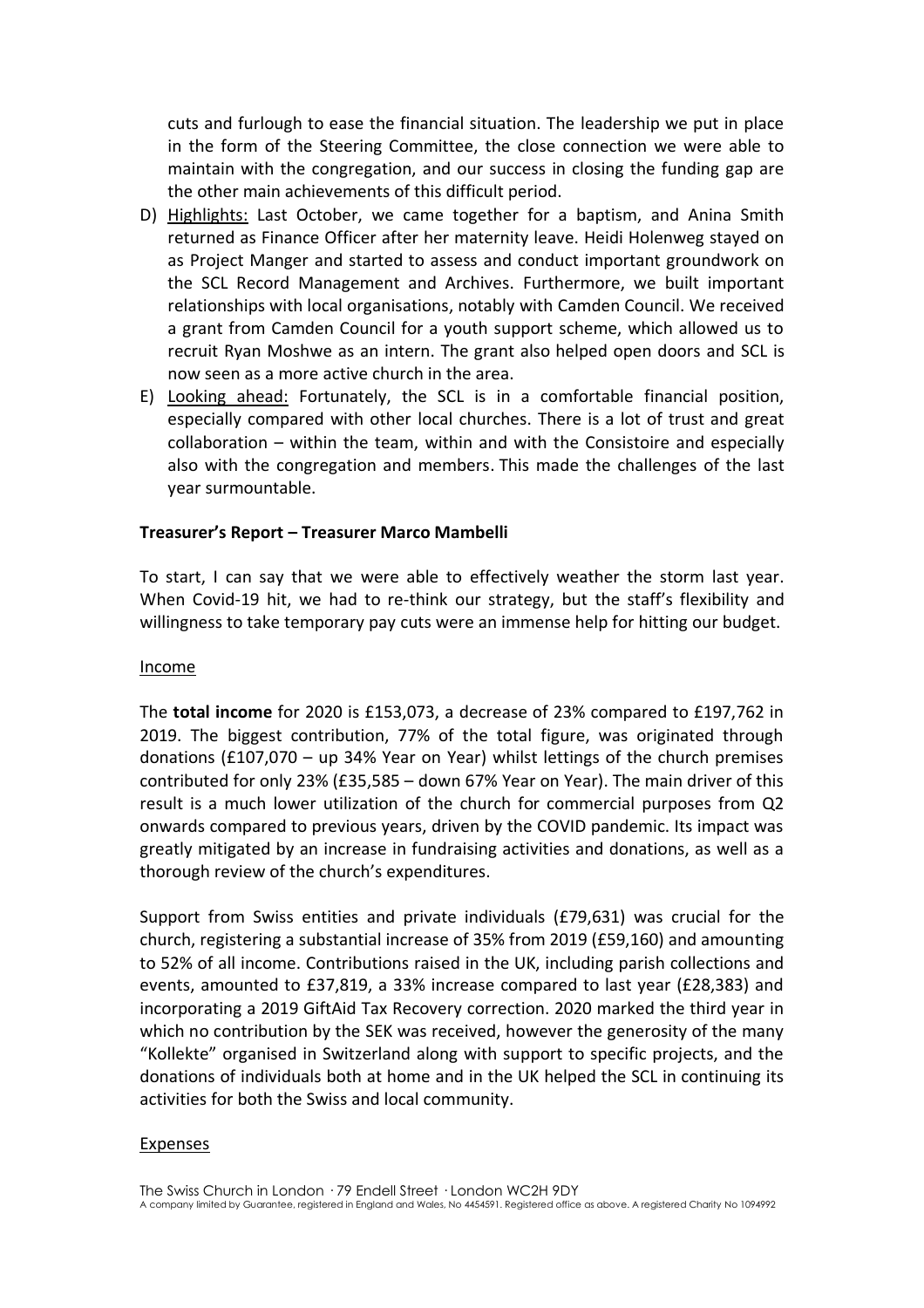**Total expenditure** for 2020, including depreciation of the building and the organ, amounting to £31,652, came in at £178,942, a decrease of 23% compared with last year's figure of £232,173 and for the first time in the last 3 years below the 200k thresholds. As expected, the biggest contributions came from Staff costs & Professional Fees (£74,993 | 17% less YoY), and Maintenance carried out at the premises owned (£12,864 | 49% less YoY). Likewise, all other expenses were reduced vis-à-vis 2019 in line with the reworked budget agreed post COVID.

The **overall net income excluding depreciation** is a **gain** of £5,783, in line with possible variance expected when operating a budget that targets neither loss nor profit. Notably, this was also achieved thanks to the favourable exchange rate movements and the church owning a majority of its cash reserves in Swiss Francs.

In closing, we can say that we are in a comfortable and safe situation and don't have to worry about the situation of the Church moving forward.

Questions from members: Rosemarie Breitenstein asked about the grant the SCL received from Camden Council, which was listed in the restricted section of the budget. Carla Maurer explained that the full grant was about £8000, and was paid in two parts. Colin McIntyre added that it was restricted because it was dedicated to cover the internship, i.e. Ryan Moshwe's salary and other associated costs. Effectively, the grant allowed us to have Ryan with neutral costs. Carla further clarified that there is no requirement to feed back to Camden Council on the progression of the internship, but rather that SCL had requested a feedback process. Due to a lack of capacity on the part of Camden Council, a feedback process may not be possible, however remains yet to be seen.

Fernande Kunz expressed her appreciation for all the work the team has done, thanked Carla for her leadership and the team to be so much in all the members hearts during this period.

The Consistoire asked members to receive and approve the Trustees Report and Financial Statements for the year ended 31 December 2020.

**Proposer:** Rosemarie Breitenstein **Seconder:** Fernande Kunz In favour: 13 Against: None Abstentions: None

### **4. ELECTIONS AND RESIGNATIONS OF CONSISTOIRE MEMBERS**

(i.e. Company Directors and Trustees in accordance with the Swiss Church Articles of Association)

- **4.1 RESIGNATIONS** Colin McIntyre, Cecile Mistry, Philip Maillardet
- **4.2 ELECTIONS** Hassan Mohanna (due to moving overseas, Hassan Mohanna resigned as trustee at the beginning of 2021, however still needs to be elected for the period he was SCL trustee in 2020)